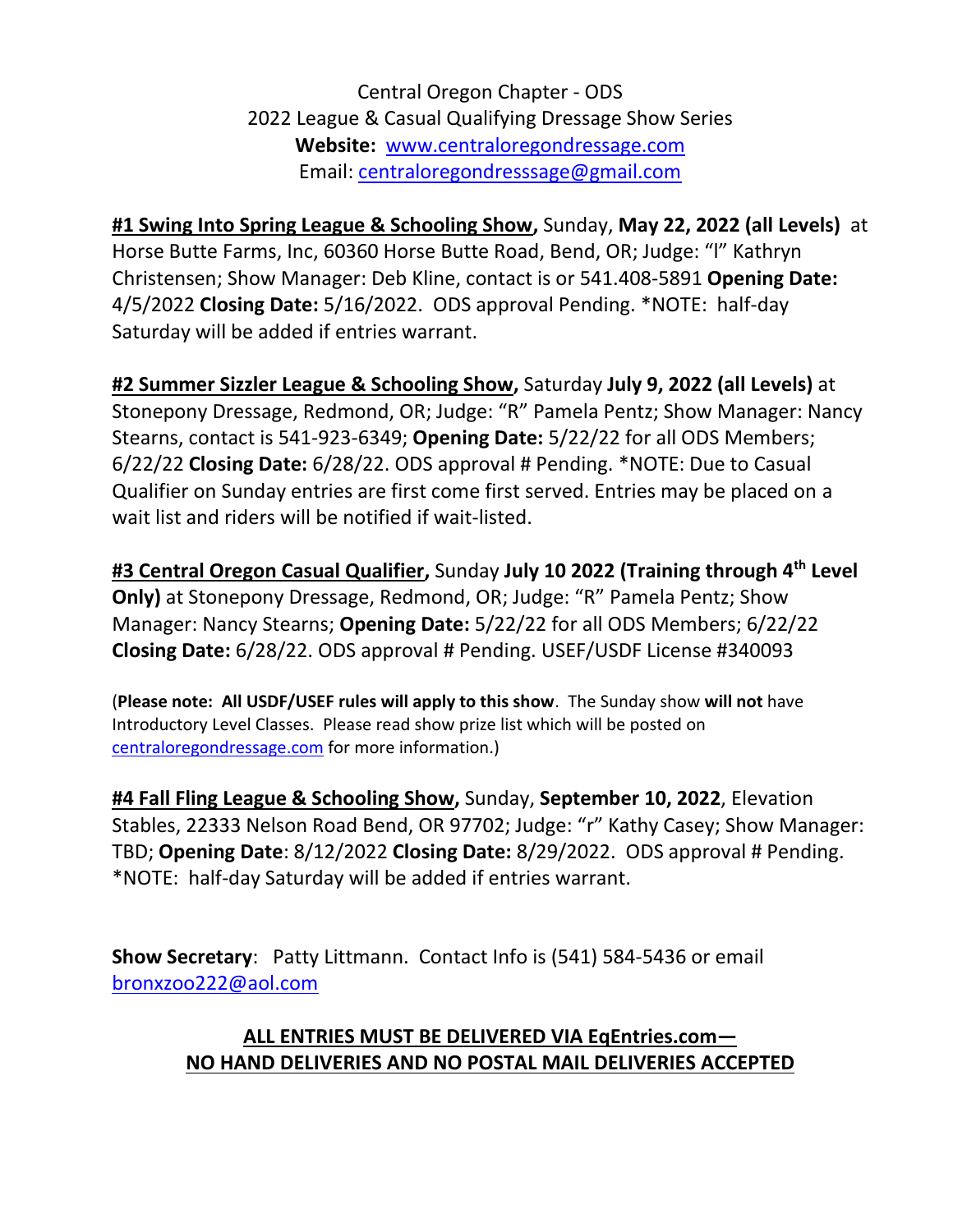## **Introductory Level Class List**

Please **specify** division: Amateur, Open or Junior/Young Rider. Classes will be divided or combined at Secretary's discretion. Intro classes may only be entered by horse or rider in their *first year of showing*. *Eligibility for 1 year only*. These classes will be ridden in the full size arena unless informed otherwise. These classes are eligible for ODS Horse/Rider Awards year-end awards however, they **may not** be used for ODS League Championship Show Score purposes. See general rules for more details.

#101 USDF Opportunity Class Introductory Level Test A #102 USDF Opportunity Class Introductory Level Test B #103 USDF Opportunity Class Introductory Level Test C

### **League Show Class List**

These classes will be offered at all three League Shows. Please specify division: Amateur, Open or Junior/Young Rider. Classes will be divided or combined at Secretary's discretion. All tests will be ridden in the full size court unless notified otherwise. Riders must provide their own boom box and coordinate with management for sound check.

| Class# | <b>Test</b>                                        | Class# | <b>Test</b>                                                                   |
|--------|----------------------------------------------------|--------|-------------------------------------------------------------------------------|
| #101   | <b>USEF Intro A</b>                                | #111   | USEF Third Level Test of Choice- specify test**                               |
| #102   | <b>USEF Intro B</b>                                | #112   | USEF Fourth Level Test of Choice- specify test**                              |
| #103   | USEF Intro C                                       | #115   | FEI Level Test of Choice- specify test**                                      |
| #104   | <b>USEF Training Level, Test 1</b>                 | #171   | USEF Musical Freestyle, Training - USDF 2nd<br>Level, specify level           |
| #105   | <b>USEF Training Level, Test 2</b>                 | #172   | USDF Musical Freestyle 3rd and above, specify<br>$level**$                    |
| #106   | <b>USEF Training Level, Test 3</b>                 | #173   | USDF Pas de Deux Training- USDF 2 <sup>nd</sup> Level,<br>specify level       |
| #107   | USEF First Level, Test 1                           | #174   | USDF Pas de Deux 3rd Level and above, specify<br>$level**$                    |
| #108   | USEF First Level, Test 2                           | #175   | USDF Quadrille Training - USDF 2 <sup>nd</sup> Level, <i>specify</i><br>level |
| #109   | USEF First Level Test 3                            | #176   | USDF Quadrille 3 <sup>rd</sup> Level and above, <i>specify</i><br>$level**$   |
| #110   | USEF Second Level, Test of Choice,<br>specify test |        |                                                                               |

## *\*\*Tests ridden at third level and above are not recognized by ODS for Awards or League Championship Score purposes.*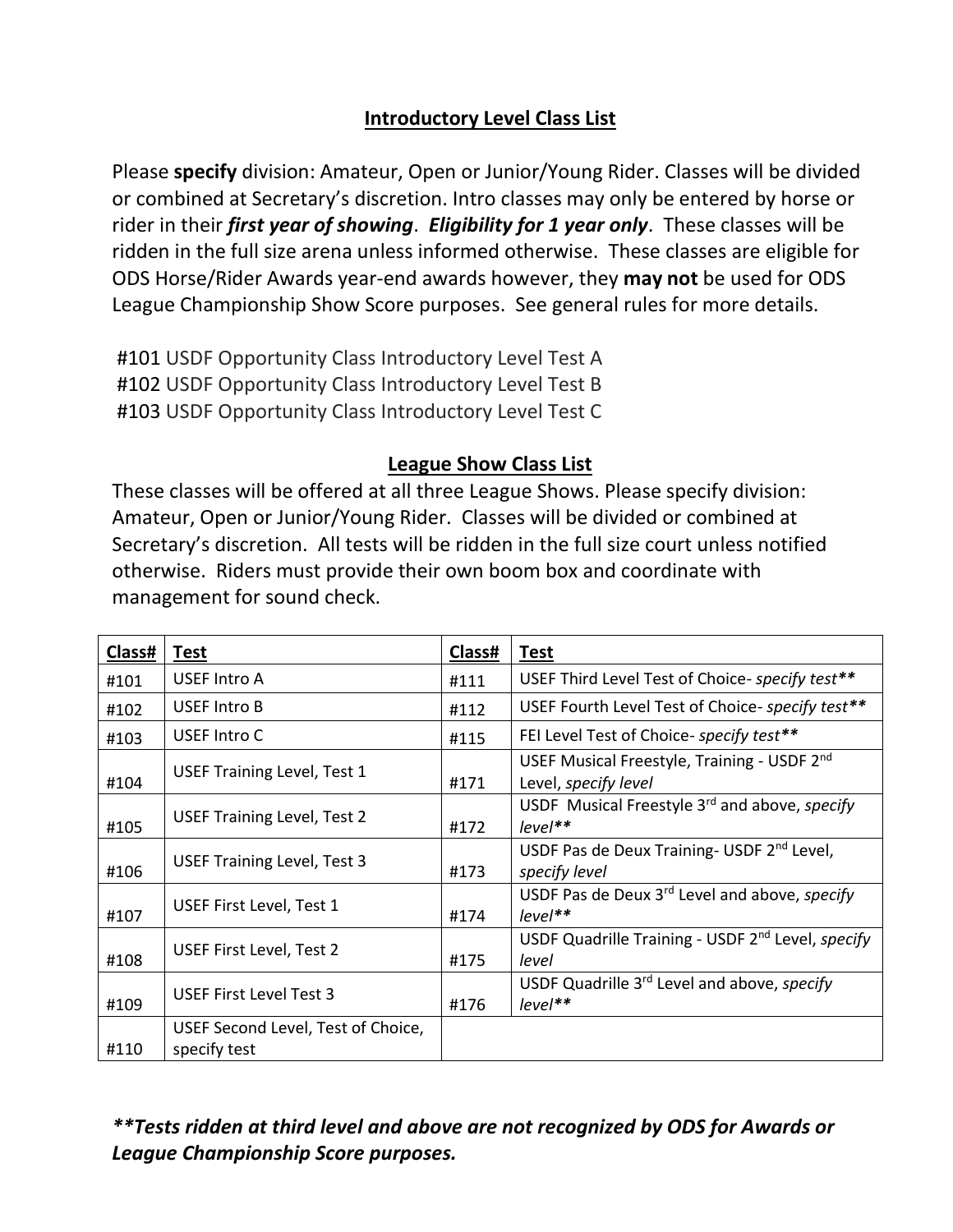## **CLASS FEES:** paid through EqEntries online at [www.eqentries.com](http://www.eqentries.com/)

The following fees are REQUIRED for each Horse/Rider combination. COCODS & ODS members MUST send a copy of their membership card or other proof of membership with entry or entry will not be considered complete!

- ODS Members…………………………… \$40.00 per test.
- Non-Members…………………………… \$47.00 per test.
- Quadrille………………….………………. \$10.00 per rider, \$5.00 extra per non-member.
- Musical Freestyle and Pas de Deux……\$40.00 per class/per team, \$5.00 extra per non-member rider.

### **Other Required Fees:**

• **ODS Participation Fee, League Show only, PER RIDE…………….....\$1** (please ignore the entry form set at 0.00. Must add \$1.00 per ride on the form)

• **Office Fee**, this is required for *each horse/ride combination……*……..……\$20

### **NON REFUNDABLE FEES:**

• **Change Fee** = for each change made after the closing date.…….\$10

### **Entries will not be considered valid or complete unless all competitors pay these fees with their entry.**

**How to Complete Registration Through EqEntries.com** *WARNING: Do not wait until the last day to set up this account! You won't receive your authorization in time to complete your entry before the deadline.*

• If you don't already have an EqEntries account, visit [www.eqentries.com](http://www.eqentries.com/) and click the JOIN NOW tab. (There is no fee to 'join'.)

• After you have created an account, Click the SHOW CALENDAR tab then select the desired event name.

• Each show and each horse/rider combination requires a separate entry which include separate fees.

• A horse may not compete against itself, even with a different rider. This means a horse may not be entered in the same class twice at the same show.

• USEF rules will determine how many tests and how many levels you may enter with one horse.

• Questions about using EqEntries.com? Please try their FAQ page first.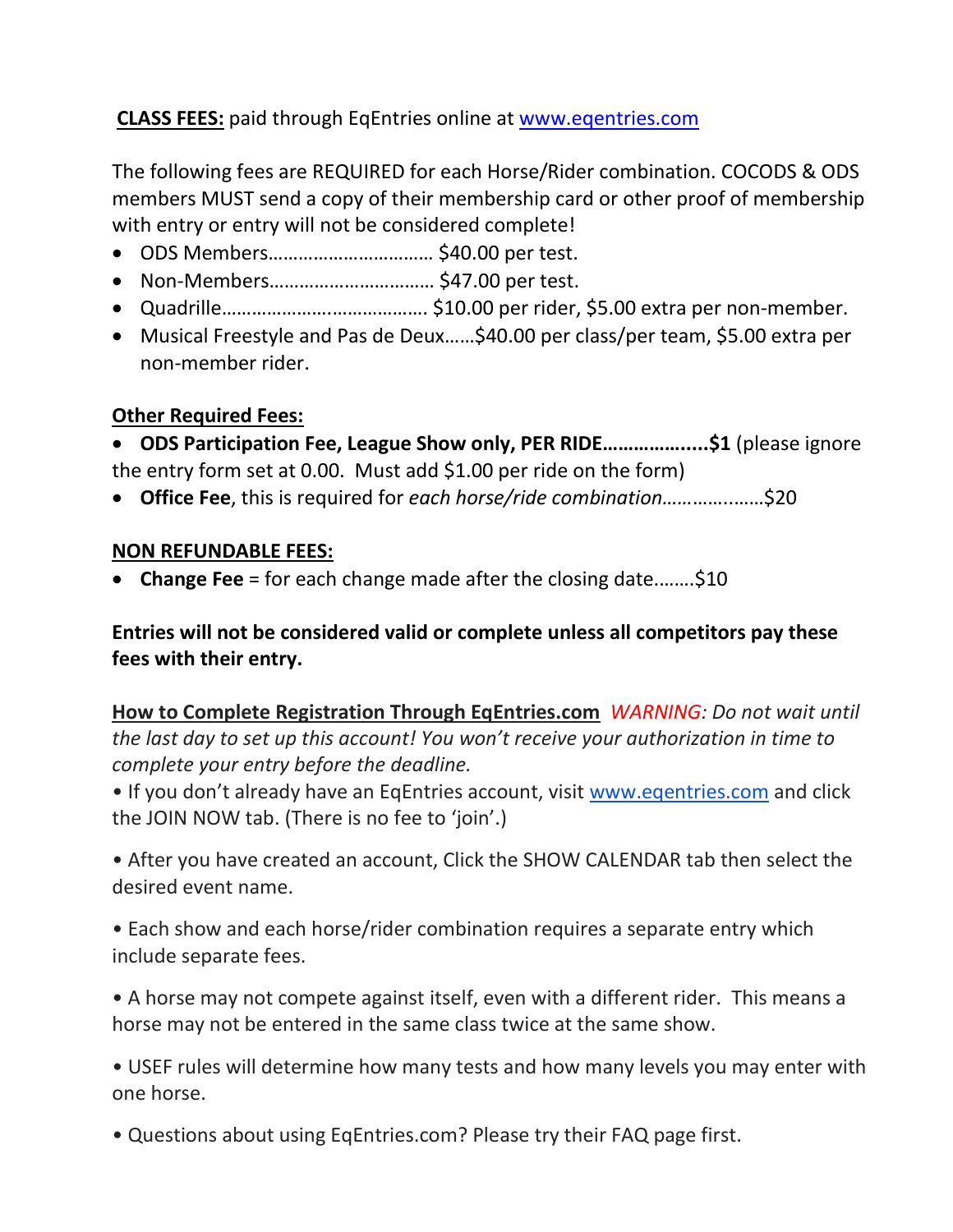**REFUNDS:** to be in the form of a show credit

*Before Closing Date*- Full refund if rides can be filled from wait list or with Vet Certificate/Doctor's letter dated prior to the show date, and are at the discretion of the Show Secretary.

*After Closing Date-* Class fees may be refunded (less \$20.00 office fee) with Vet Certificate or Doctor's letter *dated prior* to the show date, or if rides are filled from wait list, less Office Fee, and are at the discretion of the Show Secretary.

## **AWARDS:**

Ribbons awarded First to Sixth place. If you want your scores to count toward the COCODS year-end, you must declare your affiliation with COC to ODS.

### **FACILITIES INFORMATION:**

*Horse Butte Farms: Indoor ring, Indoor/Outdoor Warm Up*

*Stonepony Dressage Center*: *Outdoor ring, covered warm up*

*Elevation Stables, outdoor ring, indoor warm up*

**NO DOGS ALLOWED at any of the facilities**. Children must be supervised.

**CONCESSIONS**: TBA, pending CDC and OHA COVID Guidelines.

**STABLING**: Contact the facility directly for stabling reservations.

- ➢ Elevation Stables: Rachel (541)550-8165 22333 Nelson Road, Bend, Oregon 97702 [elevatesporthorses.com/contact/](https://elevatesporthorses.com/contact/)
- ➢ Stonepony Dressage: Nancy Stearns (541) 923-6349 or email [stoneponydressage@gmail.com;](mailto:stoneponydressage@gmail.com) location address 5553 SW Quarry Ave, Redmond OR 977566
- ➢ Horse Butte Farms: Deb Kline, 541.408-5891; 60360 Horse Butte Rd, Bend, Oregon 97702- Stalls Available

**RIDE TIMES:** Will be posted on the EqEntries Website**.** If you would prefer to receive the information by telephone, please specify, otherwise all information – times etc. will be posted on EqEntries. It is ultimately the responsibility of the rider to get their ride times! Classes may be scheduled out of listed order and or by facility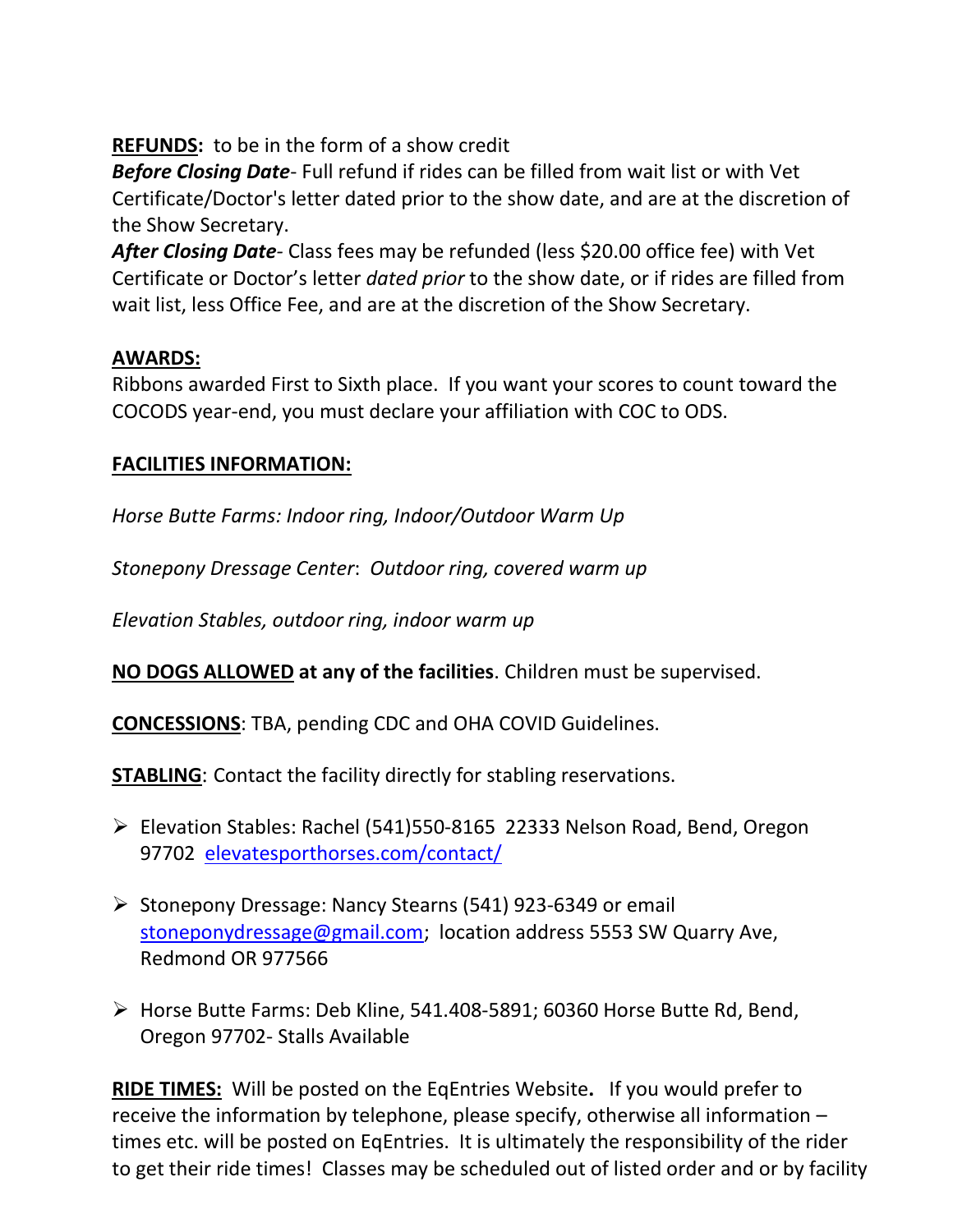group, riders should be prepared to ride at any time. Class order will vary according to entries and facilities – tests may not be in order!

### **OTHER INFORMATION:**

**All general rules in the** *ODS League Show Section* **on the ODS website apply.** 

\***OPPORTUNITY CLASSES -** These classes **do** count towards ODS Horse/Rider Awards year end awards however, they **do not** count towards qualification for the ODS League Show Championships. *All ODS Show rules apply*. Opportunity classes held at ODS League approved shows will be judged by a person who has completed their "L graduate" certificate or has their judge's license.

\*For scores to count toward COC Year-End Awards you must declare chapter affiliation with COC to the ODS office prior to the show!

## \**A horse/rider combination may only enter each class once*.

\*Horses not entered in the show are not allowed on show grounds.

\*Proper show attire is encouraged. Appropriate boots are required, however half chaps are allowed. USEF Rules will be in effect, and you are responsible to know them! Tack, whips, bits and spurs may be checked.

\*Competitor number must be worn on your horse at all times while on the show grounds—this IS a USEF rule!!

\*At any time while mounted on the competition grounds**, all riders must wear protective headgear** as defined by the USEF Rule DR120 and otherwise in compliance with GR801. Protective headgear is defined as a riding helmet which meets or exceeds ASTM (American Society for Testing and Materials)/SEI Safety Equipment Institute) standards for equestrian use and carries the SEI tag. The harness must be secured and properly fitted. Any rider violating this rule at any time must immediately be prohibited from further riding until such headgear is properly in place.

## **COVID PROCEDURES:**

We will be following USEF Covid guidelines. Check with the show secretary for latest covid guidelines**. Please minitor your temperature and health before you arrive. If you feel ill, STAY HOME.**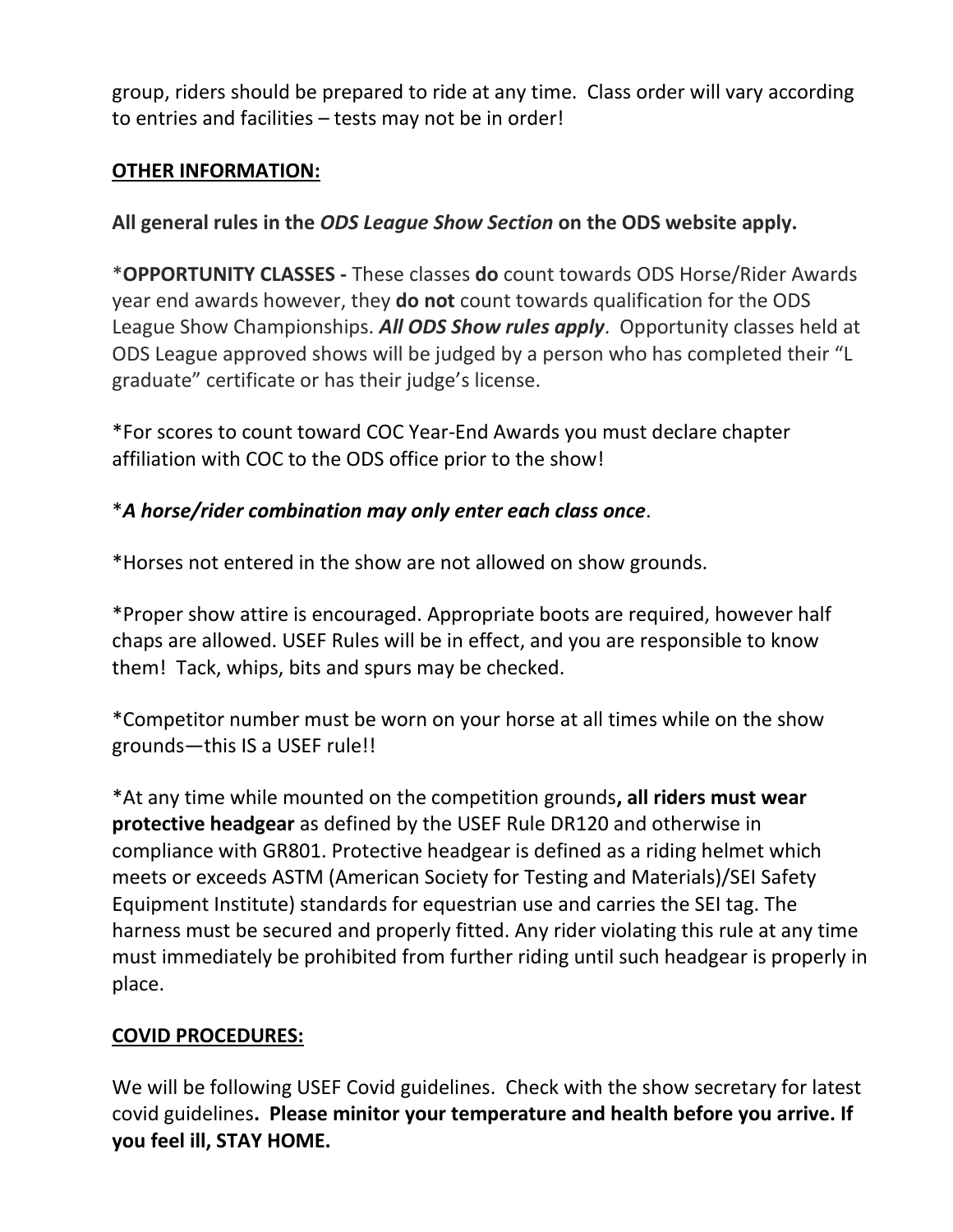Should you need additional information, please contact the Show Secretary.

Good luck and have a great show season!

### \*\*\*\*\*\*\*\*\*\*\*\*\*\*\*\*\*\*\*\*\*\*\*\*\*\*\*\*\*\*\*\*\*\*\*\*\*\*\*\*\*\*\*\*\*\*\*\*\*\*\*\*\*\*\*\*\*\*\*\*\*\*\*\*\*\*\*\*\*\*\*\*\*\*\*\*\*\*\*\*\*\*\*\*\*

# **Oregon Dressage Society League Show Rules**

### **Purpose of ODS League Shows**

League shows are ODS approved shows intended to prepare the horse and rider for USEF/USDF/licensed shows and to provide a "second tier" level of competition. These shows also provide judging experiences for USDF "L" program graduates. In addition these shows provide training for show management and volunteers.

| <b>Table of Contents</b>    | Page          |
|-----------------------------|---------------|
| Purpose of ODS League Shows | 1             |
| Entering a ODS League Show  | 1             |
| Signatures and Documents    | $\mathcal{P}$ |
| <b>Rider Divisions</b>      | $\mathcal{P}$ |
| Classes                     | $\mathcal{P}$ |
| Para Equestrian Dressage    | $\mathcal{P}$ |
| Western Dressage            |               |

| <b>Table of Contents</b>    | Page |        | <b>Table of Contents</b>                  | Page |
|-----------------------------|------|--------|-------------------------------------------|------|
| Purpose of ODS League Shows |      | Attire |                                           | 3    |
| Entering a ODS League Show  |      | Tack   |                                           | 3    |
| Signatures and Documents    |      | Horses |                                           | 3    |
| <b>Rider Divisions</b>      |      |        | At the Show                               | 4    |
| Classes                     |      |        | <b>ODS Horse/Rider Awards</b>             | 4    |
| Para Equestrian Dressage    |      |        | League Show High Point Awards (LSHPA)     | 4    |
| Western Dressage            | 3    |        | League Finals Championship Qualifications | 5    |

### **Entering a ODS League Show**

ODS League shows are open to all. You do not need to be an ODS member to compete at an ODS League Show. Always carefully read the prize list before mailing your entry.

- A completed entry is required for every horse brought onto the show grounds. (Horses not entered in the show may not be brought onto the show grounds without prior permission of show management.)
- Each horse/rider combination is considered as one entry and issued a number. Therefore, a completed entry form is required for each rider/horse combination.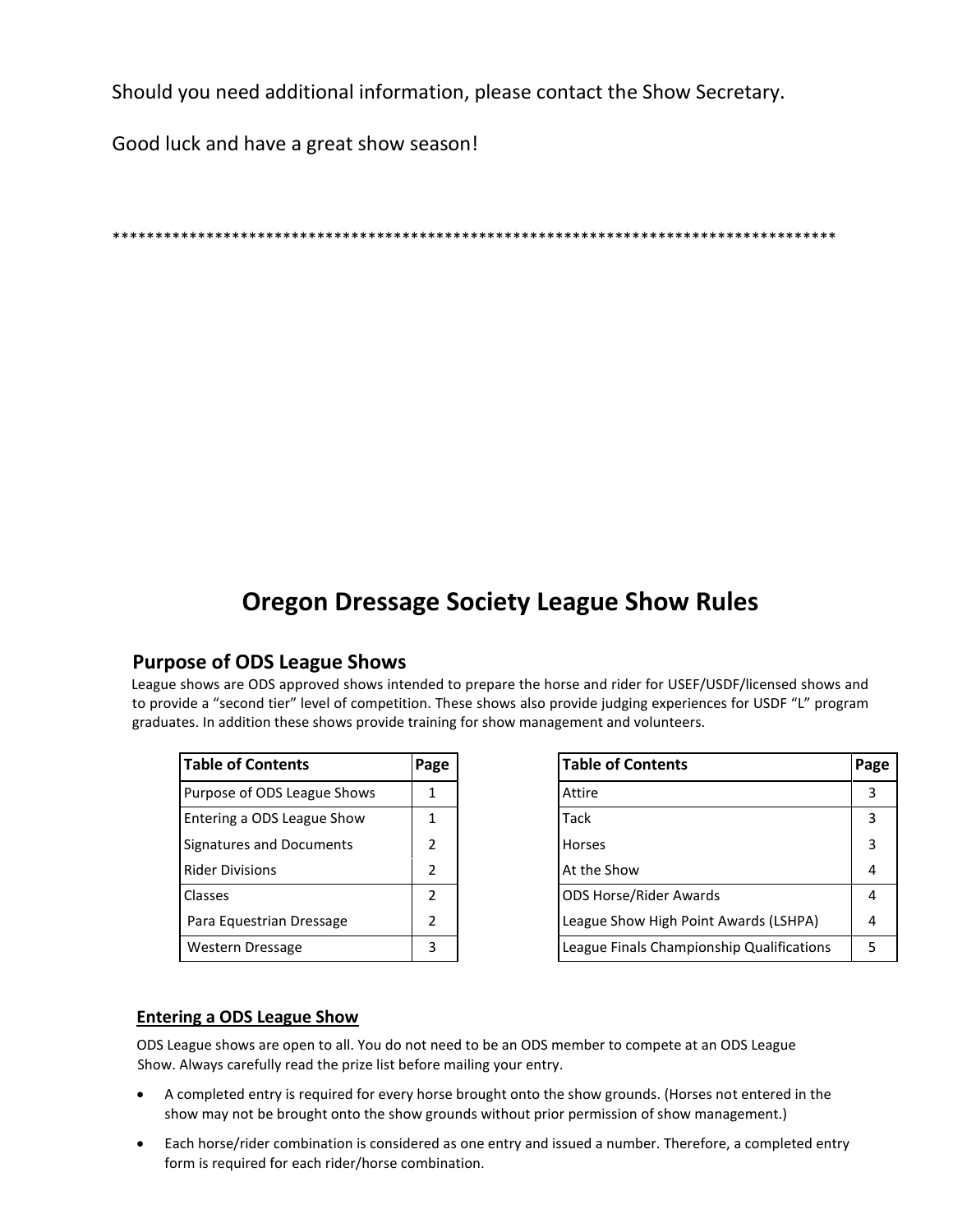- Entries for Pas de Deux and Quadrille classes, each rider/horse combination must fill out an entry form.
- An entry is not complete without full payment, proper signatures, and proof of any required memberships and horse enrollments. Competitions have the right to refuse entries that are in any way incomplete.
- Separate signatures are required for Rider, Owner and Trainer. Even if all are the same person.
- If the rider is a minor a parent must sign the entry form.
- Use the current year ODS League Show entry form for all shows listed as ODS League Shows. Photocopy the master entry form at the back of this prize list, or download the appropriate form from the ODS website, [www.oregondressage.com/](http://www.oregondressage.com/) entryforms.html.
- Do not sign the entry form before photocopying. Only original signatures, in ink, are valid.
- Mail entry forms to the show's secretary unless the prize list instructs you to mail the entry to a different person.
- Entries will be processed by postmark date unless otherwise stated. When all ride times have been filled remaining entries will be placed on a waiting list, even if before closing date.
- Early entries  $-$  entries postmarked before the published opening date  $-$  may be penalized by being considered to be postmarked up to three days after opening date, at the discretion of show management.
- Phoned, faxed, e-mailed or hand-delivered entries will not be accepted unless otherwise stated.
- Musical Freestyle: ODS League Shows do not require a prior score at any level for Musical Freestyle rides.
- Read refund policies closely as they differ from show to show.
- Unless stated otherwise, competitions will not refund entry fees in the event that classes are cancelled due to severe weather, health risk or other emergency.

### **Signatures and Documentation**

*Rider***:** If you are an ODS member, be sure to enclose a copy of your membership ID . Scores will not be recorded for year-end awards if evidence of membership is not provided.

*Minors:* In the case of the rider is a minor, the parent also must sign on the entry form

**Owner:** No documentation or membership requirements is required for League shows.

*Horse:* There is no ODS horse registration. However, several breeds recognize scores from ODS League Shows for their awards. It's always a good idea to include a copy of your horse's breed registration papers with your entry.

*Trainer:* Trainer means the adult who is responsible for the horse while it is on the show grounds. All horses MUST have a trainer (this may be the rider, owner, or coach). In the case of a minor, the parent or another adult must assume the responsibilities of "trainer."

*Coach:* A coach is a person who receives remuneration for "instructing, teaching, schooling or advising" the rider. If there is no coach put the letters N/A on the line for coach.

### **Rider Divisions**

Classes at ODS League shows may be split by division — Open, Junior, Young Rider, Adult Amateur, or any combination — at the discretion of show management. Be sure to indicate rider's division on entry, or you will be put into the Open division by default. Eligibility for the various divisions is specified in the *U.S. Equestrian Rule Book*, which is available online at [www.usef.org. Se](http://www.usef.org/)e rule DR119.3 for Juniors and Young Riders; GR105 and 106 for Amateur.

- Divisions are: Junior/Young Rider, Adult Amateur and Open Be sure to indicate rider's division on entry, or you will be put into the Open division by default.
- Riders are Juniors (JR) until the end of the calendar year in which they turn 18. *They must provide their birthdate on the entry form as proof of age.*
- Riders are Young Riders (YR) from the beginning of the calendar year in which they turn 16 until the end of the calendar year in which they turn 21. *They also must provide their birthdate on the entry form as proof of age.*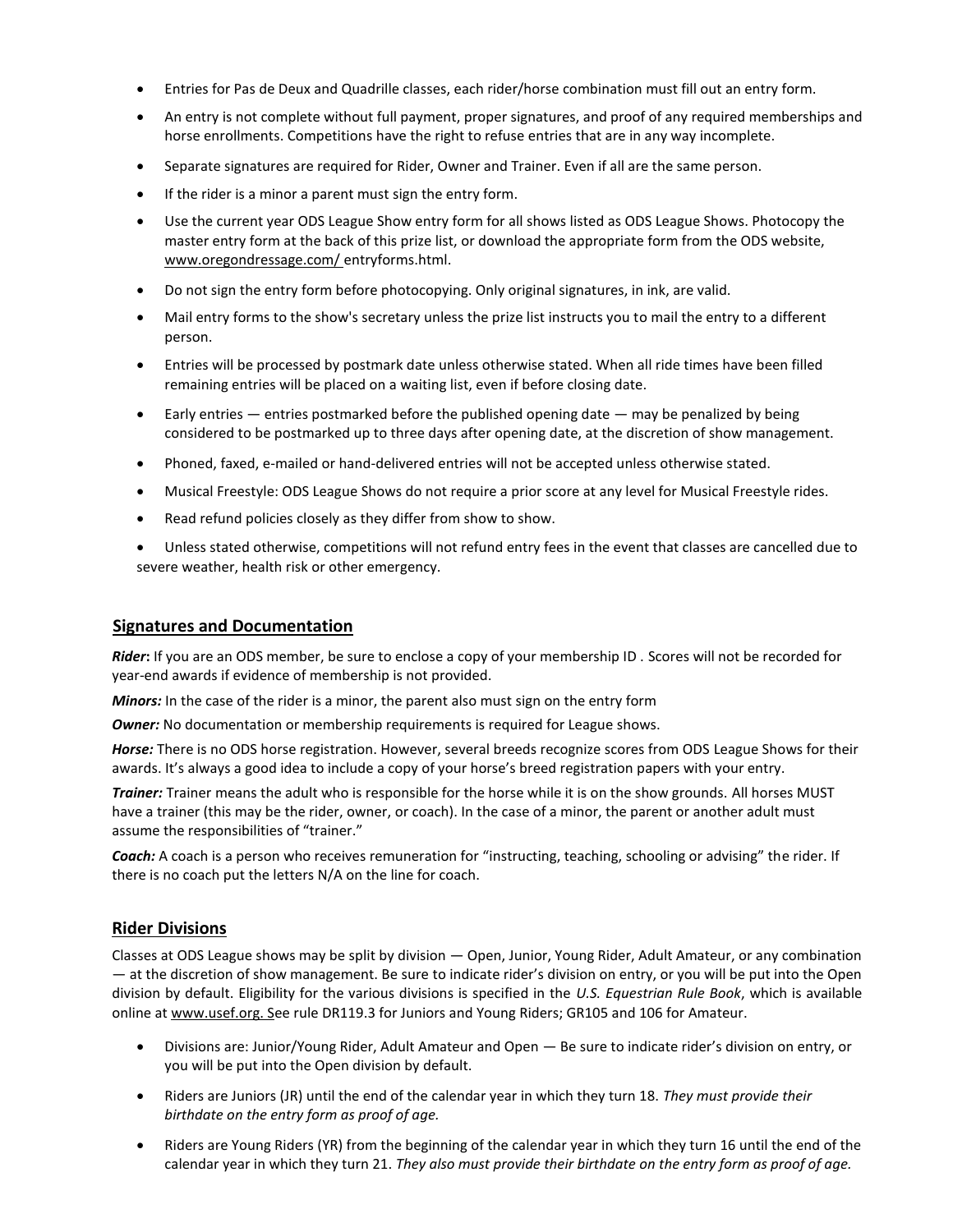- For the shows in this section, adults are Amateurs (Am or AA) only if the USEF has certified them as such. Please be aware that, per the adult amateur definition in the Dressage rules, riders cannot compete as an adult amateurs until they are no longer eligible to compete as Young Riders. USEF members who apply for amateur certification will find the word amateur printed on their membership cards. *A photocopy of this card is required as proof of eligibility for Amateur classes.*
- Riders who don't fit any of the above categories must compete in the **Open** division.

### **Classes**

- Management reserves the right to split, combine, cancel or re-order classes. Add or substitute judges, or make any other changes required.
- Classes may be scheduled out of order. **It is the competitor's responsibility to find out his or her ride times,**  and to immediately notify show management of any time conflicts that may have escaped the scheduler's notice.
- *Classes must be run in their entirety and may only be scheduled out of sequence to allow at least 50 minutes between scheduled start times for a rider entered on more than one horse in a class. (DR126.b (4) (5)).*
- Failure to enter the competition arena at the assigned time will result in elimination.
- Classes offered at third level and above do not qualify for ODS year end awards

#### **Para Equestrian Dressage Classes**

- Special equipment required for a Para Equestrian is the responsibility of the rider.
- Tack and equipment shall follow USEF rules see USEF DR121, with the exception of Aids / Equipment Allowed as stated on the Riders Official Dispensation Certificate. (continued next page)
- Attire shall follow ODS League Show Rules with the exception of Aids / Equipment Allowed as stated on the Riders Official Dispensation Certificate .
- Para Equestrian classes offered at ODS league shows do not qualify for year end awards.
- Must have an ODS "Official Dispensation Certificate" to enter Para Equestrian classes.

#### **Western Dressage Classes**

- If a horse is cross-entered in Western and regular dressage classes, the regular dressage class must be scheduled before the western dressage class.
- Tack and equipment shall follow USEF WD 118. 1 & 2, WD 119. Western tack and equipment is permitted for warm up for Western dressage classes.
- Attire shall follow WD 121 except that protective headgear per DR120 & GR801 MUST be worn at all time while mounted.
- All western dressage classes must be judges by a USDF L program graduate or a USEF licensed dressage judge.
- USEF Western dressage tests must be used. Can be downloaded from [www.usef.org](http://www.usef.org/)
- Western dressage classes offered at ODS league shows do not qualify for year end awards.

### **Attire**

The dress code for ODS league shows consists of informal show attire. For example:

- A short or long sleeved shirt or polo shirt, turtle neck sweater or similar (tee shirts, sleeveless shirts and tank tops are not permitted)
- Breeches, jodhpurs or casual pants (jeans are not permitted)
- Boots, Long or short boots with a heel are compulsory. Half chaps, gaiters and/or leggings are allowed.
- At any time while mounted on the competition grounds, all riders must wear protective headgear as defined by the USEF Rule DR120 and otherwise in compliance with GR801. Protective headgear is defined as a riding